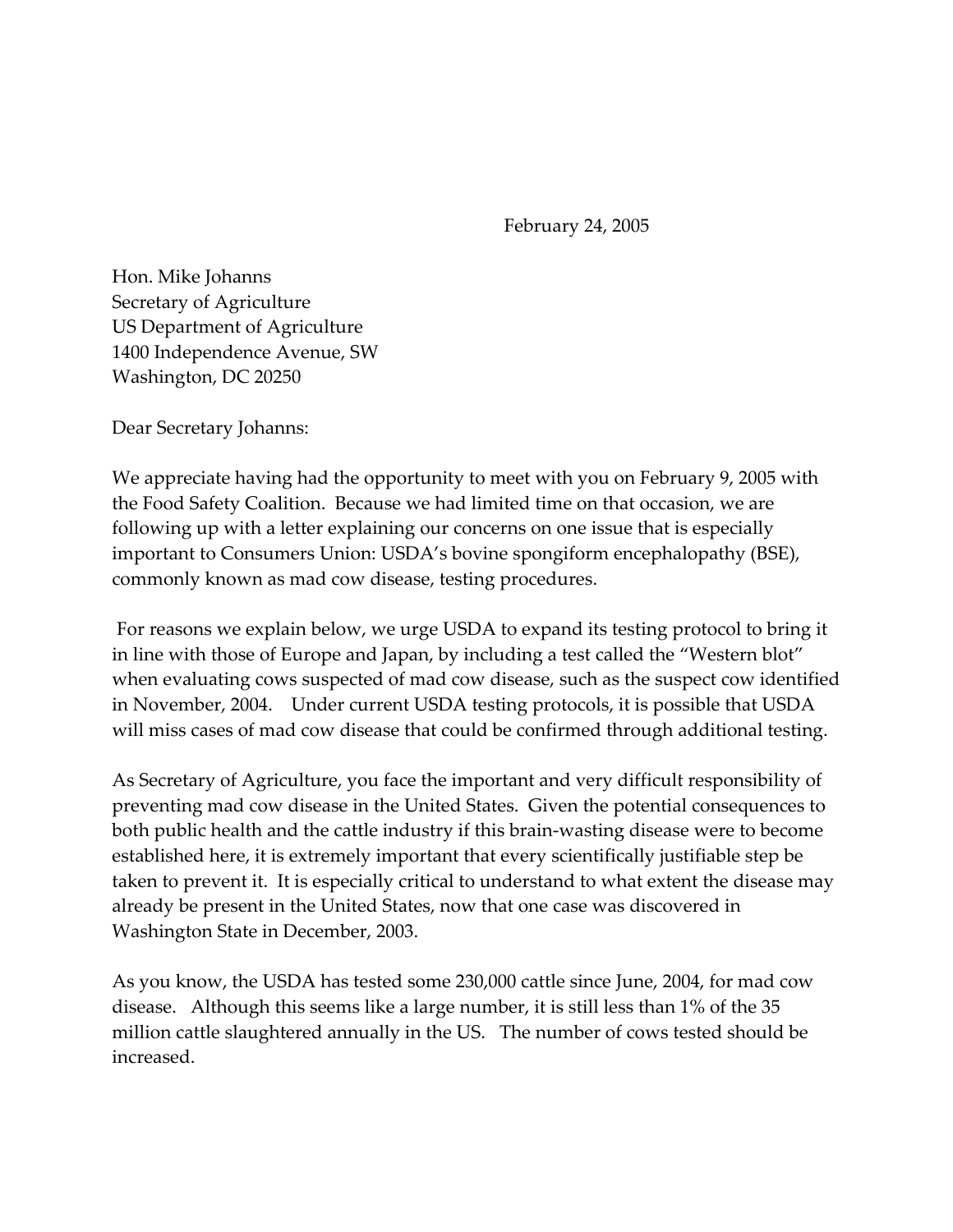Consumers Union also believes that USDA's testing protocol should be expanded. USDA's testing protocol specifically does not include the Western blot test (accompanied by a sodium phosphotungstinic acid [NaPTA] precipitation step), a test used by all European Union countries and Japan. When a cow in the USDA testing program is considered suspect as a result of positives in two runs of the Biorad quick test, as happened in November, 2004, it is sent to the USDA Ames Iowa laboratory for further evaluation. That evaluation includes only an immunohistochemistry test (IHC), which USDA refers to as the "gold standard." We disagree with that characterization. Recent studies in Belgium<sup>1</sup> and Japan<sup>2</sup> have shown that the IHC test misses some cases of mad cow disease. A letter in last month's *Veterinary Pathology,* from one of the world's leading authorities on mad cow disease testing, pointed out that the Western blot, when accompanied by the NaPTA step, is far more sensitive than IHC in detecting the mad cow disease infectious agent<sup>3</sup>.

In fact, USDA used both the IHC and Western blot tests to confirm its first case of mad cow disease, in December 2003. According to a USDA publication, the Western blot test was "crucial" to identifying that case. It is thus difficult to understand why USDA did not again use the Western blot test along with IHC on its second suspect cow.

We therefore urge you to go back and retest--using the Western blot test with the NaPTA step--the suspect cow that was identified in November, 2004, and to send appropriate material from that cow to the United Kingdom laboratories for an independent evaluation. We further urge you to revise USDA policy and routinely use the Western blot test with the NAPTA step, as well as the immunohistochemistry (IHC) test, for confirmation of suspect mad cow cases.

The USDA should operate out of an "abundance of caution" in its efforts to keep the US food supply safe from BSE. The experience of the United Kingdom, where millions of cattle had to be destroyed, beef exports were blocked for many years, and 147 people have died, painfully demonstrates the consequences of insufficient action to prevent the spread of mad cow disease.

 $\overline{a}$ 

<sup>1</sup> De Bosschere, H., Roels, S. and E. Vanopdenbosch. 2004. Atypical case of bovine spongiform encephalopathy in an East-Flemish Cow in Belgium. *The International Journal of Applied Research*, 2(4). Accessed at http://www.jarvm.com/articles/Vol2Iss1/DEBOSSCHERE.htm

<sup>&</sup>lt;sup>2</sup> Yamakawa, Y. et al. for the Expert Committee for BSE Diagnosis, Ministry of Health, Labour and Welfare of Japan. 2003. Atypical proteinase K-resistant prion protein(PrPres) observed in an apparently healthy 23-month old Holstein steer. *Japan Journal of Infectious Disease* 56:221-222. Accessed at http://www.nih.go.jp/JJID/56/221.pdf

<sup>3</sup> Sigurdson, C., Glatzel, M. and A. Aguzzi. 2005. letter to the Editor. Veterinary Pathology, 42: 107.